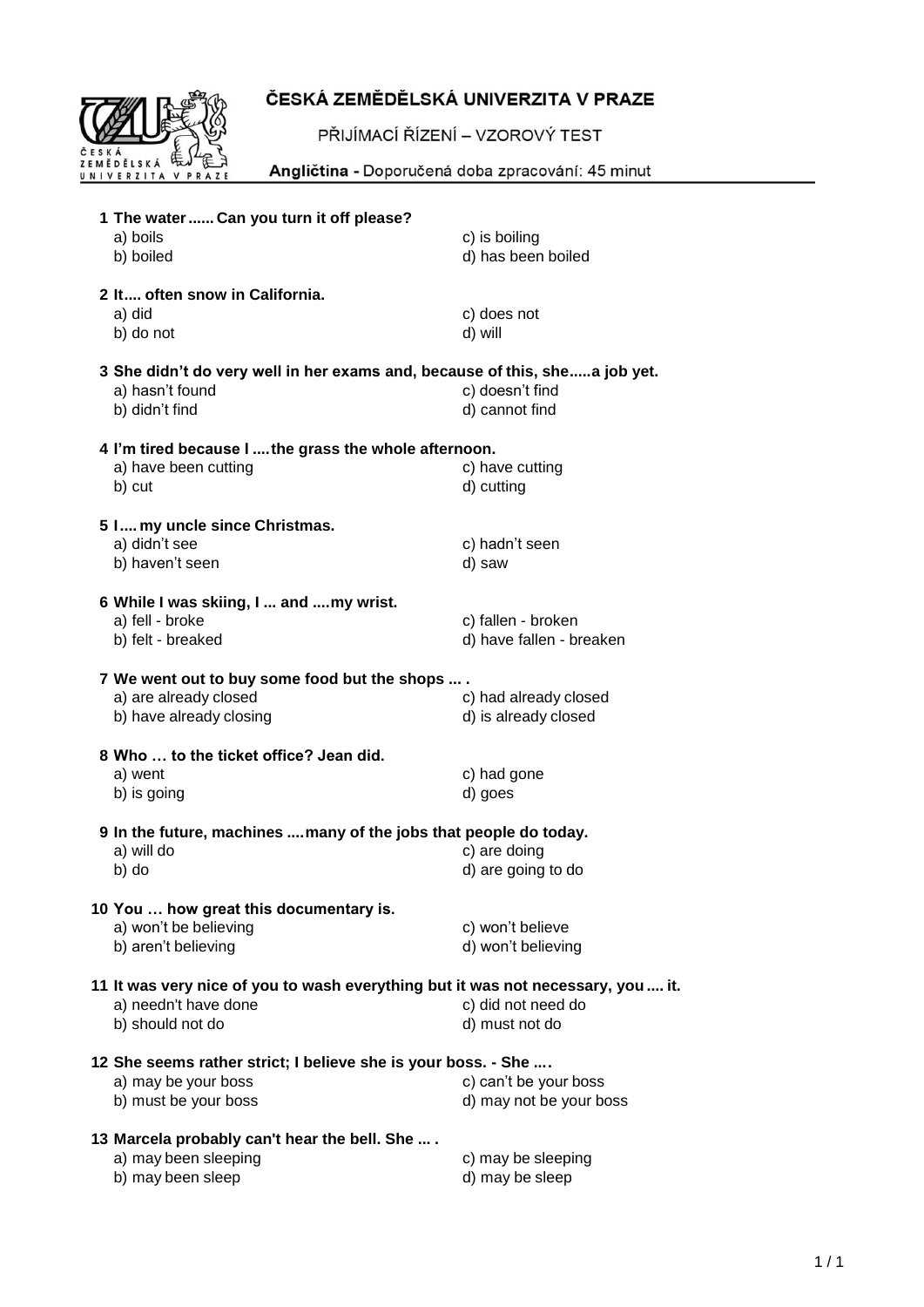| 14 My sister can stay here for as long as she<br>a) wished<br>b) wishes                                                   | c) had wished<br>d) will have wished                   |
|---------------------------------------------------------------------------------------------------------------------------|--------------------------------------------------------|
| 15 Travelling by car is convenient  you have somewhere to park.<br>a) until<br>b) provided                                | c) unless<br>d) long as                                |
|                                                                                                                           |                                                        |
| 16 When I home this evening, I'm going to have a shower.<br>a) would get<br>b) got                                        | c) will get<br>d) get                                  |
| 17 If you  to bed so late every night, you wouldn't be so tired all the time.<br>a) would go<br>b) don't go               | c) will go<br>d) didn't go                             |
| 18 Jane so long if she had arranged the appointment in advance.<br>a) wouldn't had to wait<br>b) wouldn't had had to wait | c) didn't have to wait<br>d) wouldn't have had to wait |
| 19 If he  his first fight with the rival, no one would have been surprised.<br>a) has lost<br>b) would have lost          | c) had lost<br>d) would lost                           |
| 20 I wish I what advice to give you.<br>a) know<br>b) have known                                                          | c) knew<br>d) can know                                 |
| 21 You'd hurry up, otherwise you'll be late.<br>a) have<br>b) neither                                                     | c) better<br>d) prefer                                 |
| 22 The man  robbed me last week has been arrested.                                                                        |                                                        |
| a) whom<br>b) who                                                                                                         | c) whose<br>d) which                                   |
| 23 They gave her an award. - She  an award.                                                                               |                                                        |
| a) is given<br>b) was given                                                                                               | c) has been given<br>d) had been given                 |
| 24 This book by Tom tomorrow.<br>a) should return<br>b) should be returned                                                | c) will return<br>d) shall return                      |
| 25 The room daily.<br>a) has been cleaning<br>b) is cleaned                                                               | c) be cleaned<br>d) is being cleaned                   |
| 26 There is no post office around, ?<br>a) isn't there<br>b) is it                                                        | c) isn't it<br>d) is there                             |
| 27 Roland never accepts any advice, ?<br>a) doesn't he<br>b) does he                                                      | c) he does<br>d) does he not                           |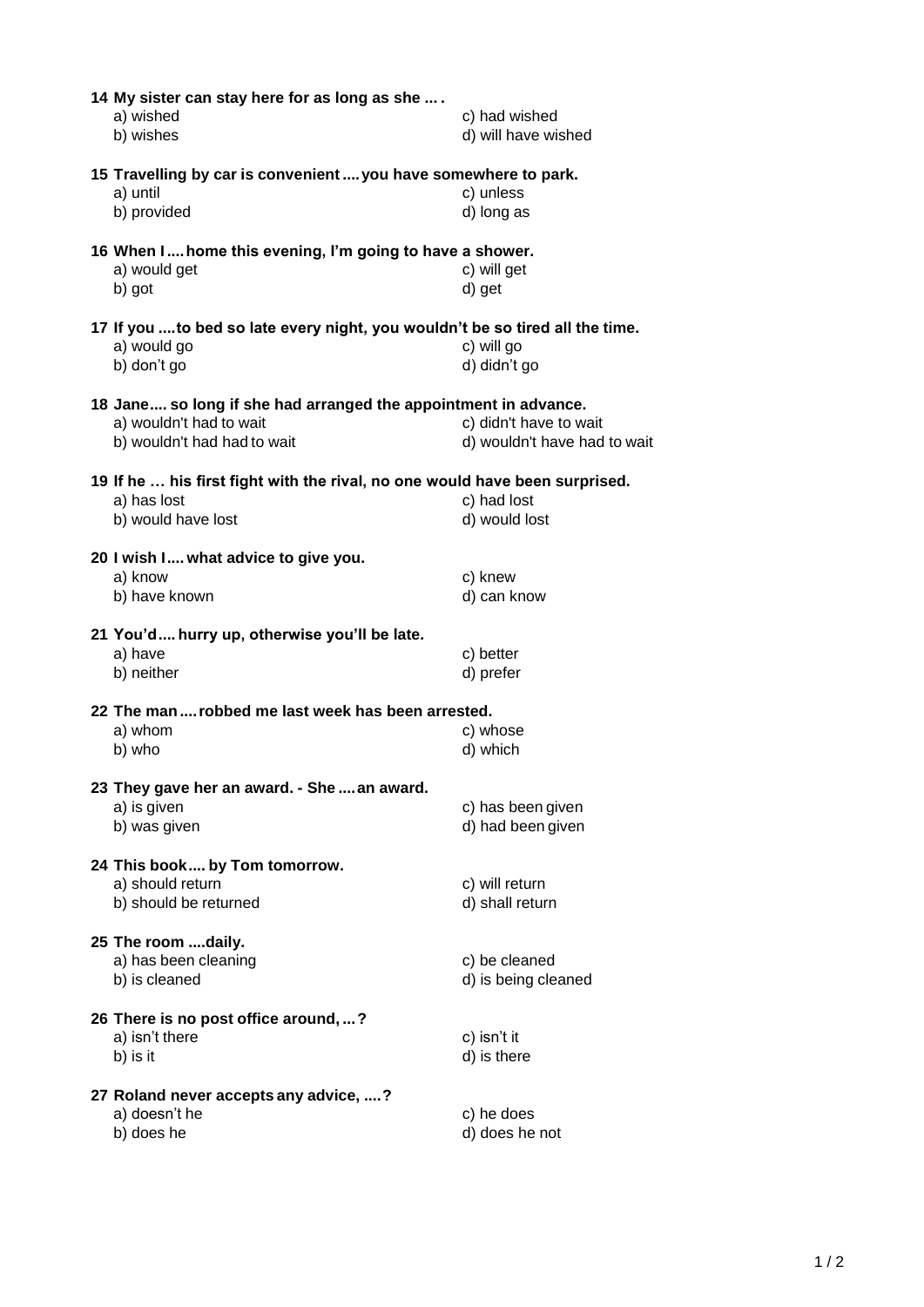| 28 He insisted on  you at the airport.<br>a) meeting<br>b) to meet                                   | c) a meet<br>d) being met   |  |
|------------------------------------------------------------------------------------------------------|-----------------------------|--|
| 29 Tom left before  his dinner.<br>a) finishing<br>b) being finished                                 | c) to finish<br>d) finishes |  |
|                                                                                                      |                             |  |
| 30 That old lady congratulated me on  the exams.<br>a) passing                                       | c) to pass                  |  |
| b) to be passing                                                                                     | d) passed                   |  |
| 31 She teaches  German and  physics.                                                                 |                             |  |
| a) -, -                                                                                              | $c)$ -, the                 |  |
| b) the, the                                                                                          | d) the -                    |  |
| 32 Have you seen  your cousins recently?                                                             |                             |  |
| a) any of                                                                                            | c) any                      |  |
| b) any from                                                                                          | d) some from                |  |
| 33 I wonder where that village is. Can it be  over there?                                            |                             |  |
| a) wherever                                                                                          | c) somewhere                |  |
| b) whatever                                                                                          | d) where                    |  |
| 34 Did you buy any  when you went shopping?                                                          |                             |  |
| a) tomato                                                                                            | c) tomatoes                 |  |
| b) egg                                                                                               | d) some vegetable           |  |
| 35 Neither Liz  Robin came to the party.                                                             |                             |  |
| a) no                                                                                                | c) both                     |  |
| b) or                                                                                                | d) nor                      |  |
| 36 He has had a bad day today - in addition  being late for school,<br>he also forgot  his homework. |                             |  |
| $a)$ with, -                                                                                         | c) to, on                   |  |
| b) to, $-$                                                                                           | d) for, on                  |  |
| 37 How long is Joseph here ?                                                                         |                             |  |
| a) at                                                                                                | c) on                       |  |
| b) for                                                                                               | d) in                       |  |
| 38 Eva is popular  boys.                                                                             |                             |  |
| a) for                                                                                               | c) at                       |  |
| b) with                                                                                              | d) on                       |  |
| 39 I have to complain  his behaviour.                                                                |                             |  |
| a) to                                                                                                | c) for                      |  |
| b) about                                                                                             | d) with                     |  |
| 40 Are you telling the truth or are you making it ?                                                  |                             |  |
| a) for                                                                                               | c) in                       |  |
| b) up                                                                                                | d) off                      |  |
| 41 She asked me what  in my spare time.                                                              |                             |  |
| a) I did                                                                                             | c) did I                    |  |
| b) have I done                                                                                       | d) do l                     |  |